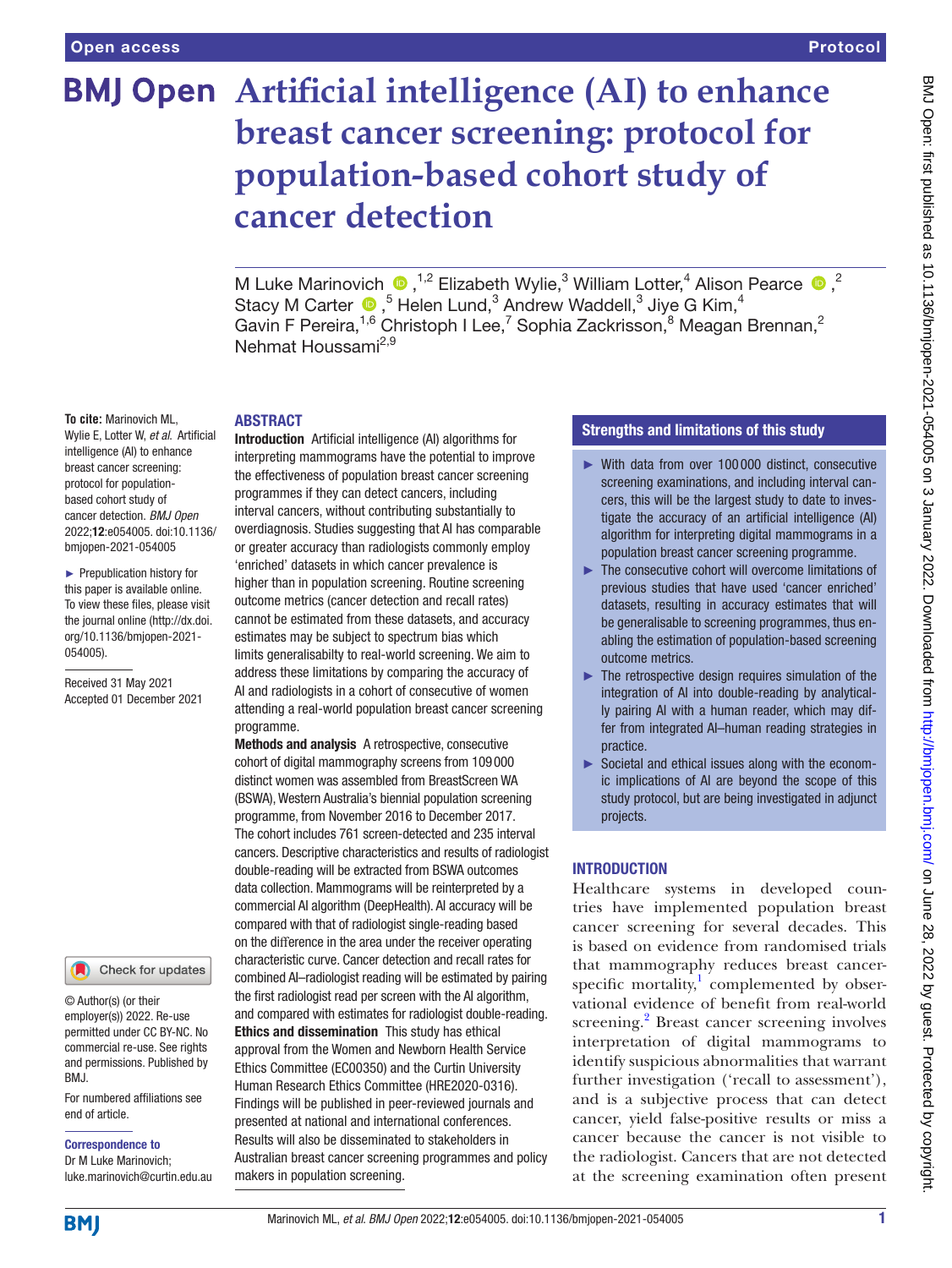

<span id="page-1-0"></span>Figure 1 Flowchart of cohort inclusions and exclusions.

symptomatically in the interval between screening rounds and are known as 'interval cancers'[.3](#page-6-2) Interval cancers are more often fast-growing and aggressive compared with screen-detected cancer,<sup>[4](#page-6-3)</sup> and interval cancer rates are routinely monitored by screening programmes as an indicator of screening effectiveness.<sup>5</sup> Populationbased breast cancer screening programmes in Australia (BreastScreen), Europe and the UK use 'double-reading', implemented as independent screen-readings by two radiologists (with arbitration for discordance) to reduce screen-reading error. There is, however, variability in the accuracy of screening between radiologists and across screening programmes.<sup>[6](#page-6-5)</sup>

Internationally, there is increasing concern about the ongoing viability of population breast screening programmes due to what has been termed 'a global radiology workforce crisis'.<sup>7</sup> As in the UK and Europe, resourcing screen-reads in Australia is increasingly difficult for publicly funded screening programmes, where reader shortages exist in some locations.<sup>[8](#page-7-1)</sup> The Royal Australian and New Zealand College of Radiologists' Workforce Survey Report identifies screening mammography as an area of practice 'at significant risk of workforce shortage', with this deficit predicted to increase over time.<sup>[9](#page-7-2)</sup> Simultaneously, screening volumes are increasing, corresponding to an ageing population, coupled with recent policy and

funding decisions to increase the target age range for breast cancer screening in Australia from 50–69 years to [5](#page-6-4)0–74 years.<sup>5</sup> Artificial intelligence (AI) has the potential to address these resource challenges by making screenreading more efficient and accurate. AI may particularly improve screening effectiveness if it can detect some interval cancers (cancers missed at screening) without substantially contributing to overdiagnosis (detection of cancers that would not otherwise become clinically apparent).<sup>[3](#page-6-2)</sup>

Deep learning, a rapidly growing field of AI that integrates computer science and statistics, allows computers to learn directly through automatic extraction and analysis of complex data. An AI algorithm can be trained to detect breast cancer given mammography examinations with known outcomes. In doing so, the AI algorithm learns to identify automatically extracted quantitative variables ('features') that are predictive of cancer presence. In this respect, deep learning is a significant advance over earlier computer-aided detection systems that relied on limited sets of human-extracted features, and resulted in unacceptably high false-positive rates.<sup>[7](#page-7-0)</sup>

Studies that have evaluated AI for breast cancer screening suggest the technology can achieve accuracy that is comparable to expert radiologists.<sup>6 10–12</sup> However, such studies commonly employ 'enriched' datasets in which the prevalence of cancer is substantially higher than in population screening (up to 55%, compared with real-world screening populations where breast cancer prevalence is less than  $1\%$ ).<sup>[13](#page-7-3)</sup> Selected datasets enriched with cancers are likely to be unrepresentative of disease spectrum in screening populations, and may lead to estimates of accuracy for both AI and radiologists that are not generalisable to real-world screening.<sup>[13–15](#page-7-3)</sup> Furthermore, routine screening metrics (cancer detection rate (CDR) and recall rate) cannot be accurately estimated from these datasets. There is therefore a need to generate evidence of AI performance that is generalisable to routine screening practice to inform decisions about adopting the technology. $1316$ 

# Study aims and hypotheses

This project aims to compare AI reading of digital mammograms with human reading in a real world, population breast cancer screening setting. We hypothesise that the AI algorithm has accuracy that is comparable to human readers, and that integrating the AI into a standard screen-reading strategy will accurately detect cancers including interval cancers. Specifically, we aim to:

- 1. Compare the accuracy of AI with the average accuracy of single human reading in terms of the area under the receiver operating characteristic curve (AUC-ROC).
- 2. Compare integrated AI–human screen-reading with human double-reading (standard breast cancer screenreading practice) in terms of CDR (number of cancers detected per 1000 screens) and case-specific recall rate (percentage of women recalled to further assessment).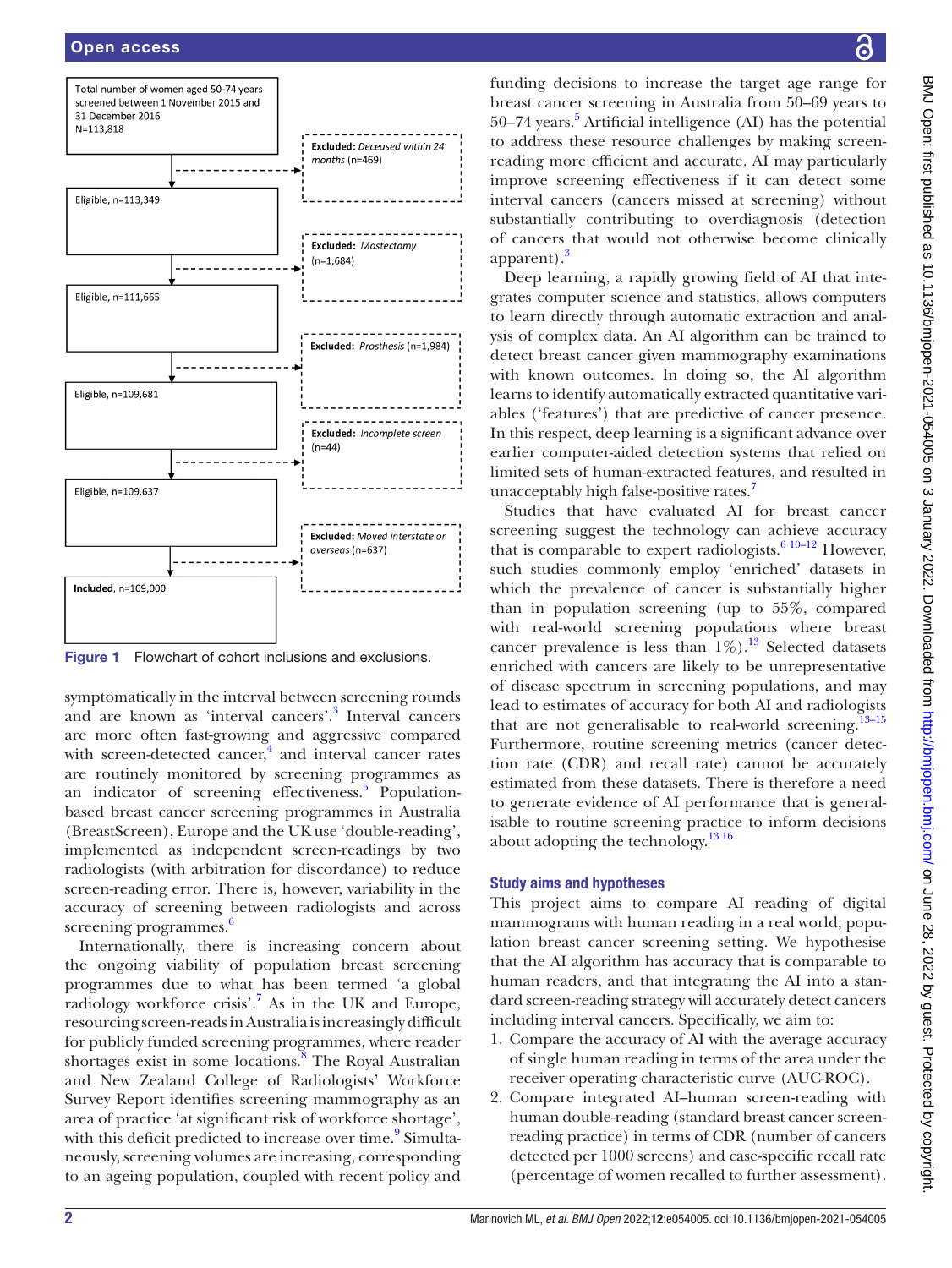

Figure 2 Digital mammogram mediolateral oblique view with region of interest (denoted by bounding box) identified by the AI algorithm as suspicious for malignancy. Cancer was confirmed as invasive ductal carcinoma. AI, artificial intelligence.

# <span id="page-2-0"></span>METHODS AND ANALYSIS Study design and inclusion criteria

A retrospective study design was used to assemble a contemporary cohort of unique, consecutive digital mammography screens from BreastScreen WA (BSWA), the population breast cancer screening programme in Western Australia (WA). The study will avoid biases identified in previous research on AI for mammography screening $13$  by using consecutive screens (ie, all screening examinations meeting the inclusion criteria in a defined time interval) representative of real-world screening populations, with ascertained outcomes including interval cancers. Consecutive women attending screening at BSWA and fulfilling the following criteria were included in the cohort:

1. Screened between 1 November 2015 and 31 December 2016.

- 2. Age 50–74 years (the target age range for biennial breast cancer screening in Australia<sup>[5](#page-6-4)</sup>).
- 3. For women with multiple screening examinations in this time period, only the last will be included.

In order to ensure a minimum follow-up period of 24 months for ascertainment of interval cancers, and adequacy and completeness of screening examinations for reinterpretation by the AI algorithm, the following exclusion criteria were applied:

- 1. Deaths within 24 months.
- 2. Out-of-state relocations.
- 3. Women who have had a previous mastectomy (and therefore cannot contribute bilateral images for reinterpretation by AI).
- 4. Women with implants (self-reported or radiologistidentified).
- 5. Incomplete screens (eg, due to physical limitation, fainting or distress, where the screening episode is unable to be completed at a later time).

# Study cohort characteristics

A total of 113818 unique, consecutive screening examinations were identified during the study period. After applying the exclusion criteria, 109000 screening examinations (95.8%) were eligible for inclusion in the cohort [\(figure](#page-1-0) 1). The mean age of the cohort is 61.0 years (SD 6.9 years; range 50–74 years). There were 9076 baseline (first ever) screens  $(8.3\%)$ ; the remainder were subsequent screens. A total of 13954women (12.8%) were offered annual screening due to a previous history of breast (n=3354) and/or ovarian cancer (n=631); and/ or a previous diagnosis of 'benign high risk' disease (n=382) defined as atypical ductal or lobular hyperplasia or lobular carcinoma in situ; and/or a significant family history (n=10197) defined by BSWA as two or more firstdegree relatives with breast cancer, or at least one firstdegree relative with breast cancer occurring at <50 years or with bilateral breast cancer.

# **Measurement**

BSWA routinely collects demographic characteristics and risk factors through a self-administered registration form. Details of the screening examination and further assessment are also routinely recorded in the Mammographic Screening Registry. Descriptive variables (age; screening round; time since last screen for repeat screens; mammographic breast density; personal history of breast cancer; first-degree family history of breast cancer; personal history of ovarian cancer; hormone replacement therapy in the past 6 months; a history of removal or biopsy of benign lump and self-reported breast symptoms) will be used to characterise the cohort. Breast density (defined as heterogeneously or extremely dense breasts identified by at least one of two radiologists) is recorded by BSWA only for women with no abnormality identified (ie, women who are not recalled for further testing). A deidentified screen episode ID will be used to link these data to output of the AI algorithm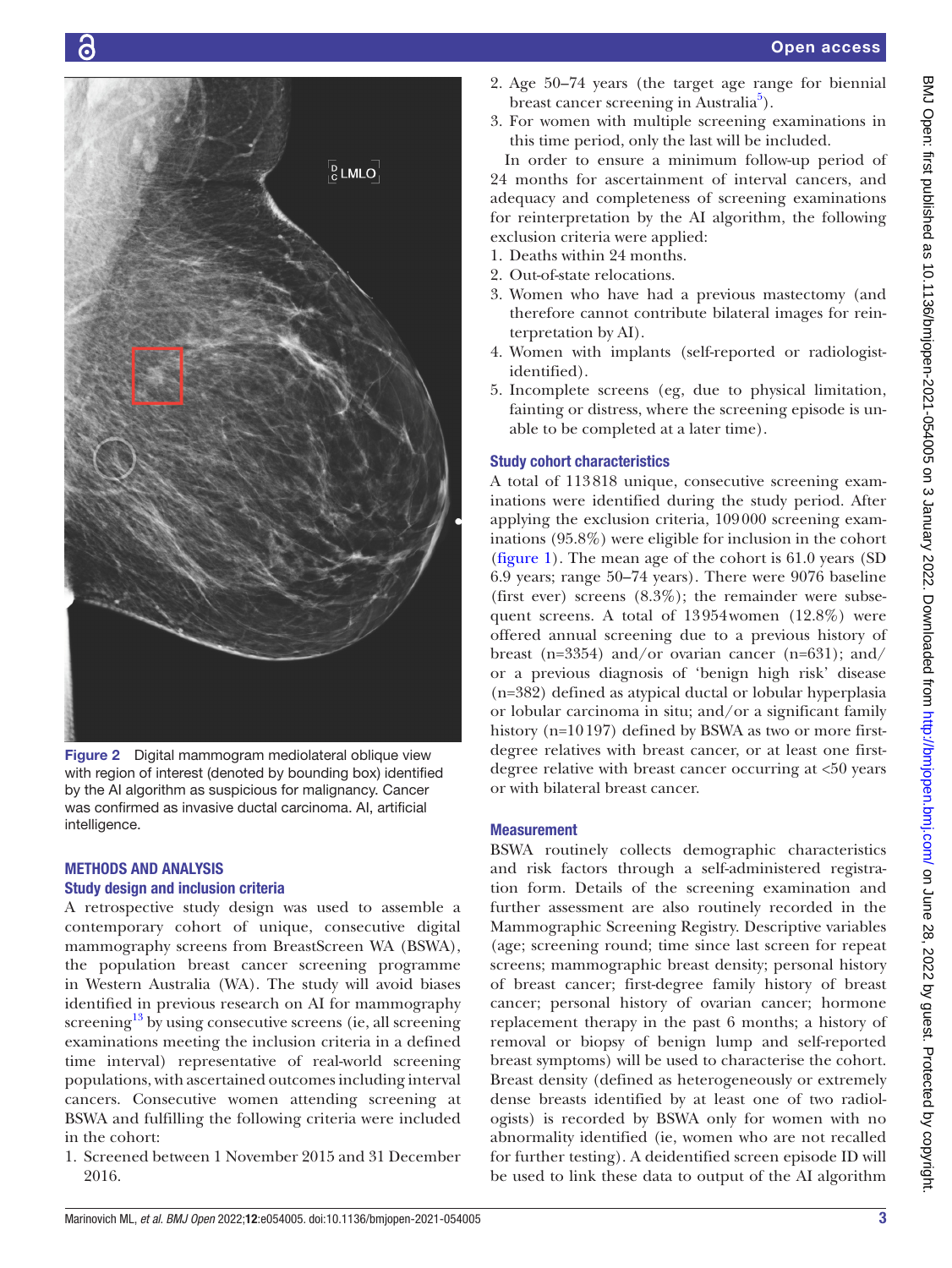BMJ Open: first published as 10.1136/bmjopen-2021-054005 on 3 January 2022. Downloaded from http://bmjopen.bmj.com/ on June 28, 2022 by guest. Protected by copyright BMJ Open: first published as 10.1136/bmjopen-2021-054005 on 3 January 2022. Downloaded from <http://bmjopen.bmj.com/> on June 28, 2022 by guest. Protected by copyright.

<span id="page-3-0"></span>

| Significant gaps in knowledge needed to develop prospective real-world screening trials or evaluation (adapted from<br>Table 1<br>Houssami et $al^{13}$ )                                           |                                    |                                                                                                                                                                                                                                                                                                                                                    |
|-----------------------------------------------------------------------------------------------------------------------------------------------------------------------------------------------------|------------------------------------|----------------------------------------------------------------------------------------------------------------------------------------------------------------------------------------------------------------------------------------------------------------------------------------------------------------------------------------------------|
| Knowledge gap or limitations of published studies                                                                                                                                                   | <b>Addressed by</b><br>this study? | Description of how addressed in our study                                                                                                                                                                                                                                                                                                          |
| Few studies use commercially available AI systems.                                                                                                                                                  | Partly                             | The AI algorithm used in this study <sup>10</sup> underlies a triage product that<br>is FDA-approved and commercially available in the USA.                                                                                                                                                                                                        |
| Studies have used relatively small datasets, often<br>consisting of mammograms from several hundred<br>women (rarely several thousand). Larger validation<br>datasets are required.                 | Yes                                | A large validation dataset including 109000 women will be used.                                                                                                                                                                                                                                                                                    |
| The same or selected subsets of the same datasets<br>were used to train and validate models. Validation using<br>independent, external datasets is required.                                        | <b>Yes</b>                         | The study dataset is external to and independent from the datasets<br>used to train the algorithm.                                                                                                                                                                                                                                                 |
| Datasets were commonly enriched with malignant<br>lesions, with studies often selecting images containing<br>suspicious abnormalities. Studies are required in<br>unselected screening populations. | Yes                                | The study dataset is a consecutive, unselected population drawn<br>from a real world, biennial population-based breast screening<br>programme (BreastScreen WA). The dataset is not enriched with<br>cancers. The prevalence and disease spectrum of screen-detected<br>and interval cancers are representative of population breast<br>screening. |
| There is a pounity of studies reporting conventional                                                                                                                                                | $V_{\Omega}$                       | The inclusion of unique consequitive coroning enjanded will ellow                                                                                                                                                                                                                                                                                  |

There is a paucity of studies reporting conventional screening metrics (CDR and recall rate). Yes The inclusion of unique, consecutive screening episodes will allow estimation of CDR and recall rate (it is not possible to accurately derive these metrics from case-controlled, cancer-enriched datasets). There is limited data on AI versus human interpretation. Future studies should compare AI to radiologists' performance or report the incremental improvement for AI algorithms in combination with radiologists. The comparative accuracy of AI and radiologists will be estimated in terms of AUC-ROC, sensitivity and specificity. Incremental rates of cancer detection and recall will be estimated for double-reading with and without AI. There are no studies on women's or societal perspectives on the acceptability of AI. No This is beyond the scope of the present study. A parallel stream of social and ethical research by some of the study investigators will explore the acceptability of AI. Future studies should include images from digital breast tomosynthesis, given the rapid adoption of this technology. No This is beyond the scope of the present study. Digital breast tomosynthesis is not currently used in Australian publicly funded population breast screening programmes.

AI, artificial intelligence; AUC-ROC, area under the receiver operating characteristic curve; CDR, cancer detection rate; FDA, Food and Drug Administration.

(see the section 'Reinterpretation of mammograms by AI algorithm').

The final screening outcome (recall or not recall) will be collected, along with findings from each reader and a deidentified radiologist ID. Data on cancer diagnosis (date of diagnosis; screen-detected or interval cancer) and cancer characteristics (histological type; tumour size; grade; nodal status) will also be extracted.

## Definitions of screen-detected and interval cancers

Screen-detected breast cancers are defined as either invasive cancer or ductal carcinoma in situ (DCIS) detected at the index screening episode.[17](#page-7-4) BSWA collects details on all screening participants recalled for further testing and their subsequent cancer diagnosis. There are 761 screendetected breast cancers in the study cohort (606 invasive, 155 DCIS; overall CDR 7.0 per 1000 screens). Interval breast cancers are defined as invasive cancers that are diagnosed after a negative index screening episode and before the next scheduled screening episode (ie, within 24 months for biennial screeners, and 12 months for the minority of women scheduled to have an annual screen).<sup>17</sup> Interval cancers are identified through data linkage to the WA Cancer Registry and are reported regularly to BSWA

according to national quality and accreditation standards. Interval cancers also include women who present symptomatically to BSWA for early re-screening and a cancer is diagnosed in the same breast. There are 235 interval cancers in the study cohort (2.2 per 1000 screens).

# Reinterpretation of mammograms by AI algorithm

The DeepHealth algorithm used in this study underlies a triage product that is Food and Drug Administration (FDA)-cleared and commercially available in the USA. Development of the algorithm has been described previously.<sup>10</sup> In brief, DeepHealth used a progressive, stagewise training strategy motivated by how a radiologist might learn to read an image: by first viewing cropped examples of various lesion types, benign and malignant, before learning to scan an entire screen and make a global decision on whether a suspicious lesion is present. Convolutional neural networks (a deep learning approach to analysing visual data) were trained on five datasets from the USA and UK, making use of both strongly and weakly labelled data. Australian data were not used for algorithm training; therefore, training datasets were independent of the dataset used for the current external validation study. The trained algorithm outputs a 'bounding box'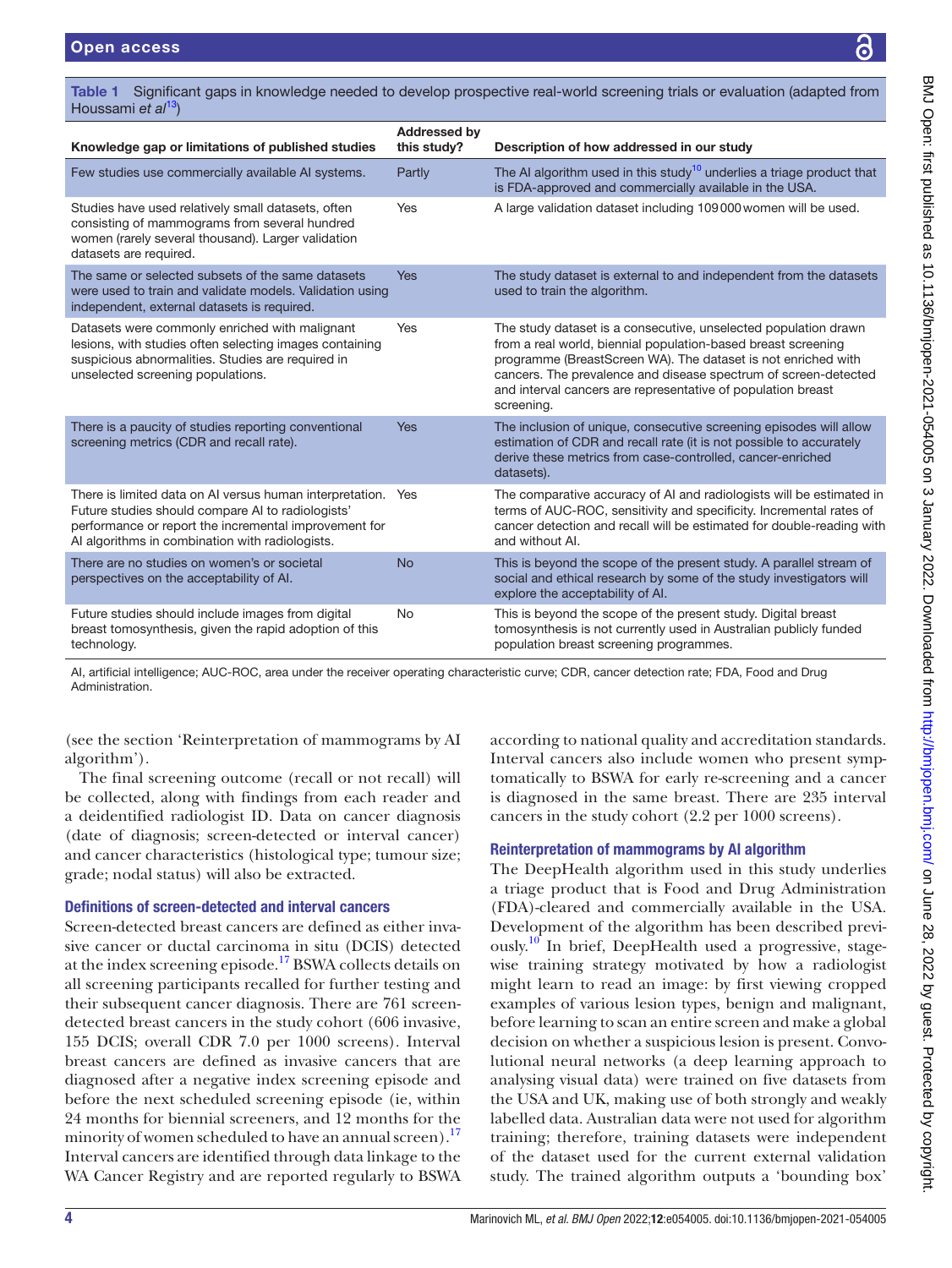identifying a region of interest ([figure](#page-2-0) 2), along with a malignancy score quantifying the likelihood that the region of interest represents a malignancy. The algorithm evaluates each image in a study independently and aggregates the scores across all potential regions in the study to compute a single study-level malignancy score. The overall accuracy of the algorithm based on this study-level malignancy score has been compared with five individual radiologists, each fellowship-trained in breast imaging, on a cancer-enriched dataset, and was shown to outperform all five readers. At the average radiologist specificity, the algorithm resulted in an absolute increase in sensitivity of 14.2%; at the average radiologist sensitivity, the absolute increase in specificity was  $24.0\%$ .<sup>10</sup> The algorithm also outperformed radiologists in detecting malignancy in a set of prior 'normal' mammograms from the same set of cancer cases (increase in sensitivity 17.5%; increase in specificity 16.2%), demonstrating the potential to detect interval cancers 'missed' by radiologists.

All imaging analysis for the study will take place at BSWA to ensure security of images. Images will only be accessed by investigators who are employed by BSWA, and have such access under the usual conditions of their employment; these images will not be used for further refinement of DeepHealth's algorithm. A laptop with the AI algorithm installed and a graphics processing unit supporting its evaluation will be located at BSWA. An external hard drive will be attached containing the cohort of digital mammogram data (DICOM files consisting of four views per breast, two breasts per woman). The algorithm will output data to a csv file including bounding box coordinates, malignancy scores ranging from 0 to 1, and a unique identifier extracted from the DICOM header to enable woman-level matching of results to BSWA routine screening data.

# Data de-identification and secure storage

De-identified data on cohort characteristics, screening findings and cancer diagnosis will be transferred by secure online file transfer to the Curtin School of Population Health, Curtin University. No paper-based or portable electronic media storage of these data will take place. Project data will be electronically stored on a secure server, which is backed up daily to prevent any unintentional data loss. The research environment includes a variety of security controls to restrict unauthorised access—these include access controls, role-based delegations, encryption, firewalls and physical access restrictions (authorised access to server rooms and research offices is restricted by key). Automatic screen locking will occur on electronic devices after 5min of inactivity. Data will not be stored or used in public terminals.

# Statistical methods

All statistical analyses will be undertaken at the School of Public Health, Curtin University. To descriptively compare the accuracy of AI with the average accuracy of single human reading, an ROC curve for the AI

algorithm will first be plotted from the algorithm's studylevel malignancy score and the AUC-ROC derived. The hierarchical summary ROC model proposed by Rutter and Gatsonis<sup>[18 19](#page-7-6)</sup> will be used to model radiologist accuracy and derive an area under the summary ROC curve for radiologists (using numerical integration), along with summary estimates of sensitivity and specificity. The sensitivity and specificity of AI will be descriptively compared with that of radiologists by estimating the AI's sensitivity at the summary radiologist specificity, and the AI's specificity at the summary radiologist sensitivity. The malignancy score derived from the AI algorithm will also be dichotomised using a prospectively defined threshold selected to reflect an expected recall rate of 4% (the overall recall rate of the BSWA programme) based on DeepHealth's (non-Australian) validation data, allowing for a descriptive comparison of sensitivity and specificity at this threshold with summary radiologist estimates.

The CDR and case-specific recall rate of double-reading by radiologists (current population reading practice) will be compared with double-reading strategies integrating AI (McNemar's test), where the first radiologist read per screen will be paired analytically with AI. The following integrated AI–radiologist strategies will be used:

- 1. Recall to assessment based on an 'either positive' rule (ie, either AI or radiologist is positive for suspicious abnormality). This strategy will maximise CDR. $^{20}$  $^{20}$  $^{20}$
- 2. Recall to assessment based on a 'both positive' rule (ie, both AI and radiologist are positive for suspicious abnormality). This strategy will minimise recall rate. $^{20}$
- 3. Recall to assessment based on results of AI–human reading, where 'both positive' findings for AI and radiologist trigger a decision to recall, and 'either positive' findings (ie, disagreement) are arbitrated by the second radiologist read that occurred in practice. This strategy simulates current screen-reading practice.

The effect on CDR and recall rates of alternative thresholds for dichotomising the AI algorithm score will be explored in sensitivity analyses. CDR results for integrated AI–radiologist reading will be stratified by interval versus non-interval cancers to estimate the incremental CDR for interval (clinically progressive) cancers. Sensitivity analyses will also be conducted to apply a consistent 12-month follow-up period for ascertaining interval cancers.

# Sample size and power calculation

Power calculations were derived for the outcome of CDR, based on the sample size and number of screen-detected and interval cancers present in the cohort. The CDR for double-reading by radiologists in the study cohort is 7.0 per 1000 screens. With a sample size of 109000 unique screening examinations, at an alpha of 0.05 (two-sided) the study has 80% power to detect an increase in CDR to 7.5 per 1000 screens for integrated AI–radiologist reading. This assumes concordance between the reading strategies of 5.5 cancers per 1000 screens, with 1.5 cancers per 1000 detected by radiologist double-reading only (and not by integrated AI–radiologist reading) and 2.0 cancers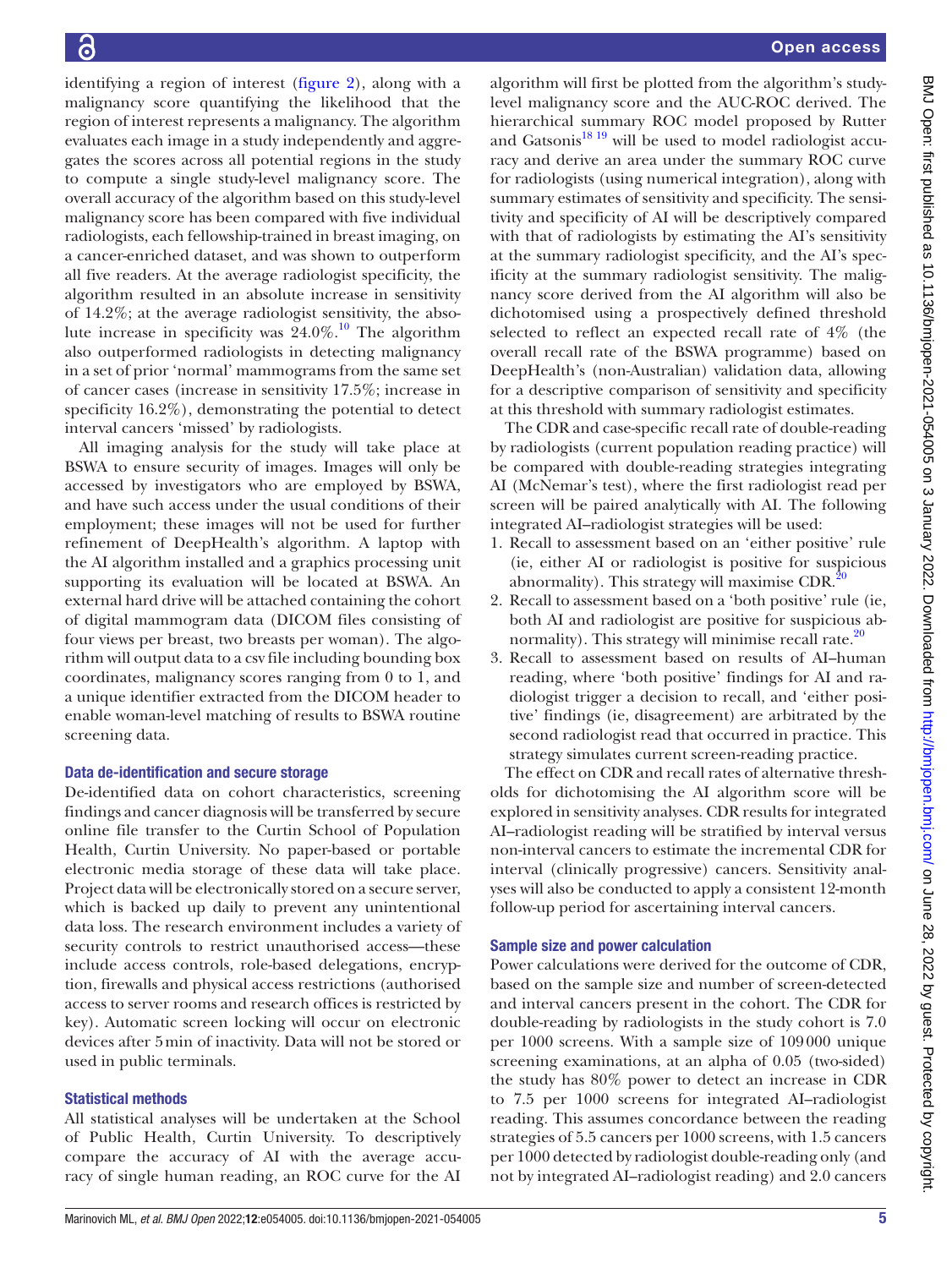per 1000 screens detected by integrated AI–radiologist reading only (and not by radiologist double-reading). This 1.5:2 ratio of discordant cases is derived from a UK study comparing AI with radiologist double-reading.<sup>11</sup>

## **Substudies**

In addition to the primary study objectives, substudies will be undertaken to further explore differences in accuracy observed in the main analyses. These will include:

- 1. Description of cancers for which there are discordant results (ie, cancers detected by the AI algorithm but not by radiologists and vice versa), in terms of radiological and cancer characteristics.
- 2. Investigation of presumed 'false positive' AI algorithm results in terms of the presence or absence of cancer in the next screening round (when available), to explore the extent to which these may represent true early cancer detection.<sup>11</sup>

## Patient and public involvement

The research team includes a consumer advocate who contributed to the development and refinement of the research questions and project plan, and highlighted key ethical implications from a consumer perspective that may arise from the research (eg, data security and privacy). Consumer health representatives external to the research team have been engaged to provide community perspectives on this research (eg, advice on language, including lay summaries; potential utilisation of the research findings and advocacy on behalf of consumers and the community). In addition, several of the study investigators are undertaking a concurrent, parallel stream of research (with separate protocols and ethical approval) to elicit community perspectives about the acceptability of AI and social and ethical issues around its use in breast cancer screening.

## ETHICS AND DISSEMINATION Human research ethics committee approval

This study has ethical approval from the Women and Newborn Health Service Ethics Committee (EC00350) and the Curtin University Human Research Ethics Committee (HRE2020-0316). Both committees provided a waiver of consent for this study. Participants in the BSWA programme provide written consent for their data to be used for research purposes each time they screen.

## Intended publications and research dissemination

Datasets generated and/or analysed during the current study are not publicly available due to data confidentiality agreements with data custodians. Results generated by the research will be made publicly available at the summary level. Manuscripts addressing the study aims will be published in peer-reviewed journals. Results will also be presented at relevant national and international conferences. Study outcomes will also be disseminated to stakeholders in Australian breast cancer screening

programmes and policy makers in population screening, to inform future evaluation and policy discussions about the potential implementation of AI.

## **DISCUSSION**

Organised population breast screening programmes are facing growing screen-reading resource challenges, so the current global research effort aimed at developing and testing AI algorithms for interpreting screening mammograms can contribute to ensuring future sustainability of screening. Although the field is rapidly evolving, to date there has been a focus on algorithm development with relatively few studies evaluating AI in real-world breast cancer screening settings. A scoping review of the literature on AI for breast screening identified eight key deficiencies of the evidence base [\(table](#page-3-0) 1), and concluded that although studies indicate a potential role of AI in this clinical scenario, those evidence gaps should be addressed prior to the initiation of prospective trials and the adoption of the technology in routine practice.<sup>13</sup> The primary concerns raised relate to the quality of datasets used to validate AI models and the paucity of evidence comparing the accuracy of AI and radiologists, potentially affecting the applicability and robustness of AI algorithms and raising the possibility of bias. The study we present in this protocol addresses those evidence gaps by comparing the accuracy of a commercially available algorithm with that of radiologists using a large, external validation dataset representing consecutive, unselected digital mammograms from a real-world screening programme [\(table](#page-3-0) 1). This retrospective cohort study is therefore an essential step to build the evidence base to underpin prospective trials and inform their design, and to provide timely evidence to screening stakeholders.

Although this study will overcome most key limitations of the evidence base, there are potential limitations associated with its retrospective design. Data collected for administrative purposes may be more prone to misclassification than data collected specifically for research purposes through a prospective trial. For instance, we have excluded women from the study cohort who relocated outside WA after the index screening examination and therefore were potentially lost to follow-up. Since the date of relocation is not routinely collected, it is possible that some women with complete follow-up were excluded. Given that exclusions for relocation represented  $<0.6\%$ of women during the study period ([figure](#page-1-0) 1), this is unlikely to represent a significant concern. Data on outcomes (recalls, screen-detected and interval cancers) are meticulously collected according to national quality and accreditation standards and are therefore unlikely to be subject to misclassification. Furthermore, we have defined the end date for study enrolment (31 December 2016) to ensure completeness of notifications for interval cancers (while simultaneously ensuring a contemporary cohort that is representative of the current target population for breast cancer screening in Australia). Errors in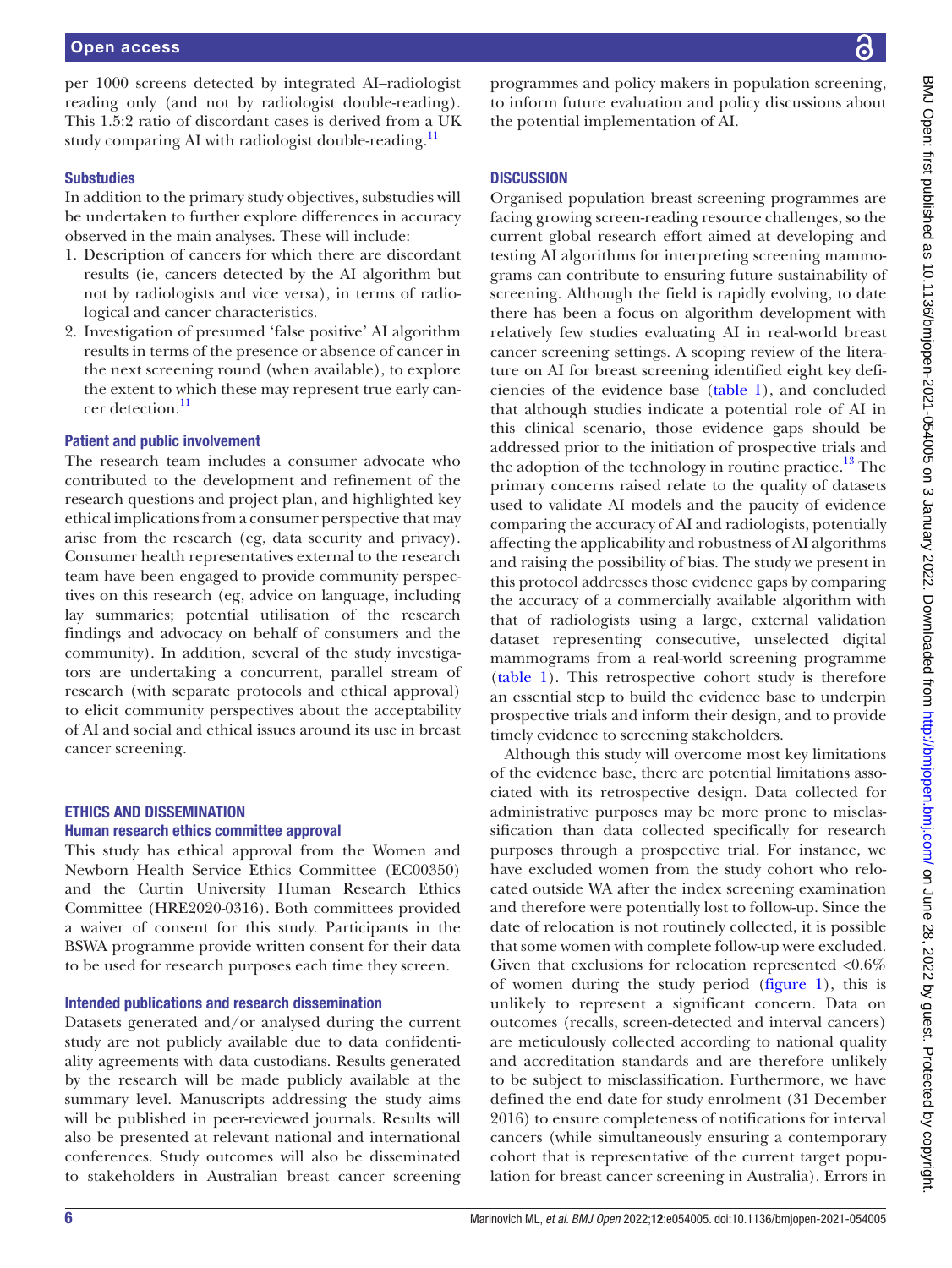BMJ Open: first published as 10.1136/bmjopen-2021-054005 on 3 January 2022. Downloaded from http://bmjopen.bmj.com/ on June 28, 2022 by guest. Protected by copyright BMJ Open: first published as 10.1136/bmjopen-2021-054005 on 3 January 2022. Downloaded from <http://bmjopen.bmj.com/> on June 28, 2022 by guest. Protected by copyright.

the classification of outcome data are therefore considered to be rare.

To estimate CDR and recall rate for integrated AI– human reading, we will take an analytic approach to combining AI and radiologist findings. This pragmatic approach is dictated by the retrospective study design; however, it may not be representative of how AI screening results might be incorporated into practice. Our decision rules for defining recall to further assessment are among several proposed uses of AI information. Some alternative approaches (such as the use of AI to 'triage' women to double-reading if exceeding a threshold probability of malignancy<sup>11</sup>) may potentially be investigated analytically by our study design, but others (such as AI output used by radiologists interactively as a decision support $6$ ) can only be evaluated in studies using a prospective design. Furthermore, the methods adopted to derive summary ROC curves for radiologists and associated measures of accuracy are dictated by the retrospective design. Although these methods are established and appropriate for our real-world screening data, $^{18}$  they allow only for descriptive comparisons with empirical estimates for the AI algorithm.<sup>[19](#page-7-9)</sup>

The lack of studies exploring social and ethical issues, particularly women's perspectives and preferences around AI, has been identified as a critical evidence gap [\(table](#page-3-0) 1). Although beyond the scope of this study, a parallel research stream using qualitative methods is being undertaken by some of the study authors to elucidate those perspectives. For instance, women will be provided with information about potential uses of AI in breast screening, and will then discuss potential implementation with a focus on what matters most to them, and how implementation should (or should not) take place. Similarly, economic modelling to estimate incremental costs and benefits from the use of AI is critical to informing policy decisions about adopting the technology. Cost-effectiveness analysis will be undertaken in a future project building on the results of this study.

AI algorithms for interpreting mammograms have the potential to improve the effectiveness of population breast cancer screening programmes if they can detect cancers, including interval cancers, without contributing substantially to overdiagnosis. This will be the largest study to date to investigate the accuracy of an AI algorithm for interpreting consecutive digital mammograms in a population-based breast cancer screening programme. The evidence generated by this study can be used to inform decisions about adopting AI for mammogram interpretation in the future, to improve accuracy, effectiveness and efficiency.

#### Author affiliations

<sup>1</sup> Curtin School of Population Health, Curtin University, Perth, Western Australia, Australia

- <sup>2</sup>Sydney School of Public Health, Faculty of Medicine and Health, The University of Sydney, Sydney, New South Wales, Australia
- 3 BreastScreen WA, Perth, Western Australia, Australia
- 4 DeepHealth Inc, Cambridge, Massachussetts, USA

5 Australian Centre for Health Engagement, Evidence and Values (ACHEEV), School of Health and Society, University of Wollongong, Wollongong, New South Wales, Australia

<sup>6</sup> Centre for Fertility and Health, Norwegian Institute of Public Health, Oslo, Oslo, Norway

<sup>7</sup>Department of Radiology, University of Washington, Seattle, Washington, USA 8 Diagnostic Radiology, Department of Translational Medicine, Lund University, Malmö, Sweden

<sup>9</sup>The Daffodil Centre, The University of Sydney, a joint venture with Cancer Council NSW, Sydney, New South Wales, Australia

### Twitter Stacy M Carter [@stacymcarter](https://twitter.com/stacymcarter)

Contributors MLM, NH, EW, HL, AW and WL conceived the idea, planned and designed the study protocol. AP, SC, MB, GFP, JGK, CL and SZ contributed to the development of the protocol, study design and methods. MLM wrote the first draft. NH, EW, HL, AW, WL, AP, SC, MB, GFP, JGK, CL and SZ critically revised the draft for important intellectual content. All authors have approved the final written manuscript.

Funding This work was supported by funding from a National Breast Cancer Foundation Investigator Initiated Research Scheme grant (IIRS-20-011 to MLM, NH, EW, WL, SC and AP). NH receives funding from the National Health & Medical Research Council (NHMRC) (Investigator/Leader Grant #1194410). SC receives funding from the NHMRC (Ideas Grant #1181960). GFP receives funding from the NHMRC (Project Grant #1 099 655 and Investigator Grant #1173991) and the Research Council of Norway through its Centres of Excellence funding scheme (#262700). CL and WL are funded in part by the National Cancer Institute (R37 CA240403).

Competing interests WL and JGK are employees of RadNet, the parent company of DeepHealth. CL reports textbook royalties from McGraw Hill, Wolters Kluwer, and Oxford University Press; and research consulting fees from GRAIL, all outside the submitted work. SZ reports speaker fees from Siemens Healthcare AG. Other authors have no competing interest to declare.

Patient and public involvement Patients and/or the public were involved in the design, or conduct, or reporting, or dissemination plans of this research. Refer to the Methods section for further details.

Patient consent for publication Not applicable.

Provenance and peer review Not commissioned; externally peer reviewed.

**Open access** This is an open access article distributed in accordance with the Creative Commons Attribution Non Commercial (CC BY-NC 4.0) license, which permits others to distribute, remix, adapt, build upon this work non-commercially, and license their derivative works on different terms, provided the original work is properly cited, appropriate credit is given, any changes made indicated, and the use is non-commercial. See: [http://creativecommons.org/licenses/by-nc/4.0/.](http://creativecommons.org/licenses/by-nc/4.0/)

#### ORCID iDs

M Luke Marinovich<http://orcid.org/0000-0002-3801-8180> Alison Pearce <http://orcid.org/0000-0002-5690-9542> Stacy M Carter<http://orcid.org/0000-0003-2617-8694>

## **REFERENCES**

- <span id="page-6-0"></span>1 Marmot MG, Altman DG, Cameron DA, *et al*. The benefits and harms of breast cancer screening: an independent review. *[Br J Cancer](http://dx.doi.org/10.1038/bjc.2013.177)* 2013;108:2205–40.
- <span id="page-6-1"></span>2 Hanley JA, Hannigan A, O'Brien KM. Mortality reductions due to mammography screening: contemporary population-based data. *[PLoS One](http://dx.doi.org/10.1371/journal.pone.0188947)* 2017;12:e0188947.
- <span id="page-6-2"></span>3 Houssami N, Hunter K. The epidemiology, radiology and biological characteristics of interval breast cancers in population mammography screening. *[NPJ Breast Cancer](http://dx.doi.org/10.1038/s41523-017-0014-x)* 2017;3:12.
- <span id="page-6-3"></span>4 Baré M, Torà N, Salas D, *et al*. Mammographic and clinical characteristics of different phenotypes of screen-detected and interval breast cancers in a nationwide screening program. *[Breast](http://dx.doi.org/10.1007/s10549-015-3623-9)  [Cancer Res Treat](http://dx.doi.org/10.1007/s10549-015-3623-9)* 2015;154:403–15.
- <span id="page-6-4"></span>5 Australian Institute of Health and Welfare. *Breastscreen Australia monitoring report 2020*. Canberra, 2020.
- <span id="page-6-5"></span>6 Rodriguez-Ruiz A, Lång K, Gubern-Merida A, *et al*. Stand-Alone artificial intelligence for breast cancer detection in mammography: comparison with 101 radiologists. *[J Natl Cancer Inst](http://dx.doi.org/10.1093/jnci/djy222)* 2019;111:djy222:916–22.